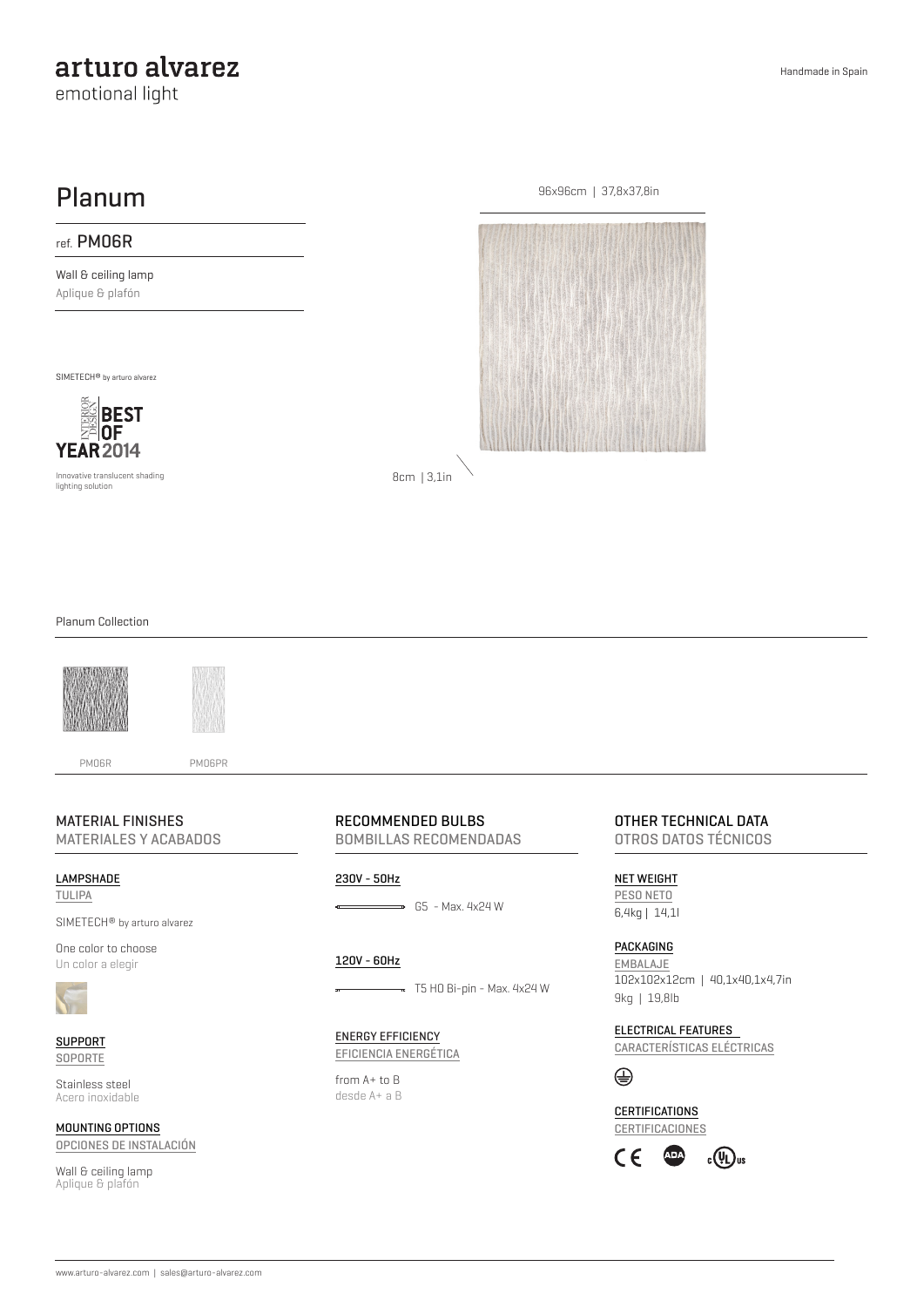### arturo alvarez

emotional light

# Planum

### ref. PM06R

Suitable for indoor use, at 25ºC

Apta para uso interior a temperatura ambiente de 25ºC

Box contains | Contenido de la caja:

- **A** Lampshade | Tulipa (1)
- **B** Screws | Tornillos (4)
- **C** Wall plugs | Tacos (4)
- **D** Electrical disposal | Ficha [1]
- **E**  Frame | Soporte (1)



#### SAFETY NOTE: Switch off mains supply before commencing installation

INDICACIÓN DE SEGURIDAD: Desconecte la alimentación eléctrica antes de empezar con la instalación



Pass the electric cables to the interior and do the electric connection, please follow the

Pasar los cables eléctricos al interior y hacerl a conexión eléctrica dentro de la caja de conexiones,